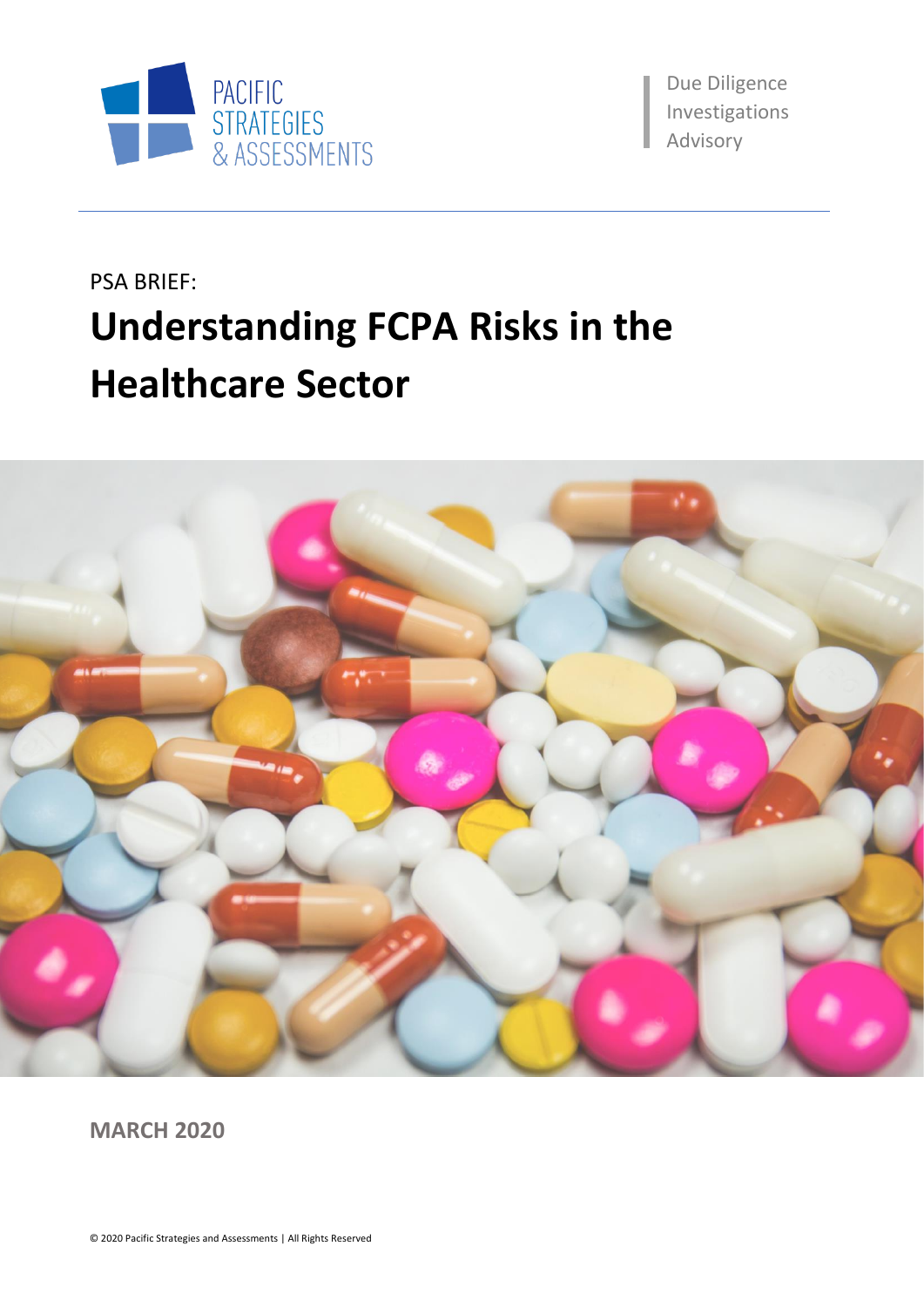### **Elevated and Unique FCPA Risks**

Healthcare is among the most penalized sectors when it comes to FCPA enforcement, with 35 of a total 291 FCPA cases.<sup>1</sup> Pharmaceutical, medical supply, and medical technology companies face extensive exposure to government officials due to high volumes of sales to government end-users and a heightened need for regulatory approvals. Frequent reliance on local distributors also increases risks. In addition to these typical FCPA risk factors, the healthcare sector presents unique risks. The DOJ and SEC pursue FCPA cases on the principle that healthcare practitioners (HCPs) in state-run healthcare systems should be considered "foreign officials" subject to the statute's restrictions. This extension of the "foreign official" designation creates two related problems. First, the overlap between public and private spheres makes it difficult to determine who such government-connected HCPs are. Second, because HCPs themselves often have multiple affiliations, identifying and mitigating against potential channels for illicit payments can be difficult.

### **GEOGRAPHIC DISTRIBUTION OF HEALTHCARE INDUSTRY FCPA CASES**

As of March 2020, penalized illicit payments were paid to foreign officials in 50 different countries, several of which appear in multiple cases.



*This data reflects the number of times each country appears in FCPA cases—not the number of alleged bribes paid in each country, which is typically undisclosed in case details.*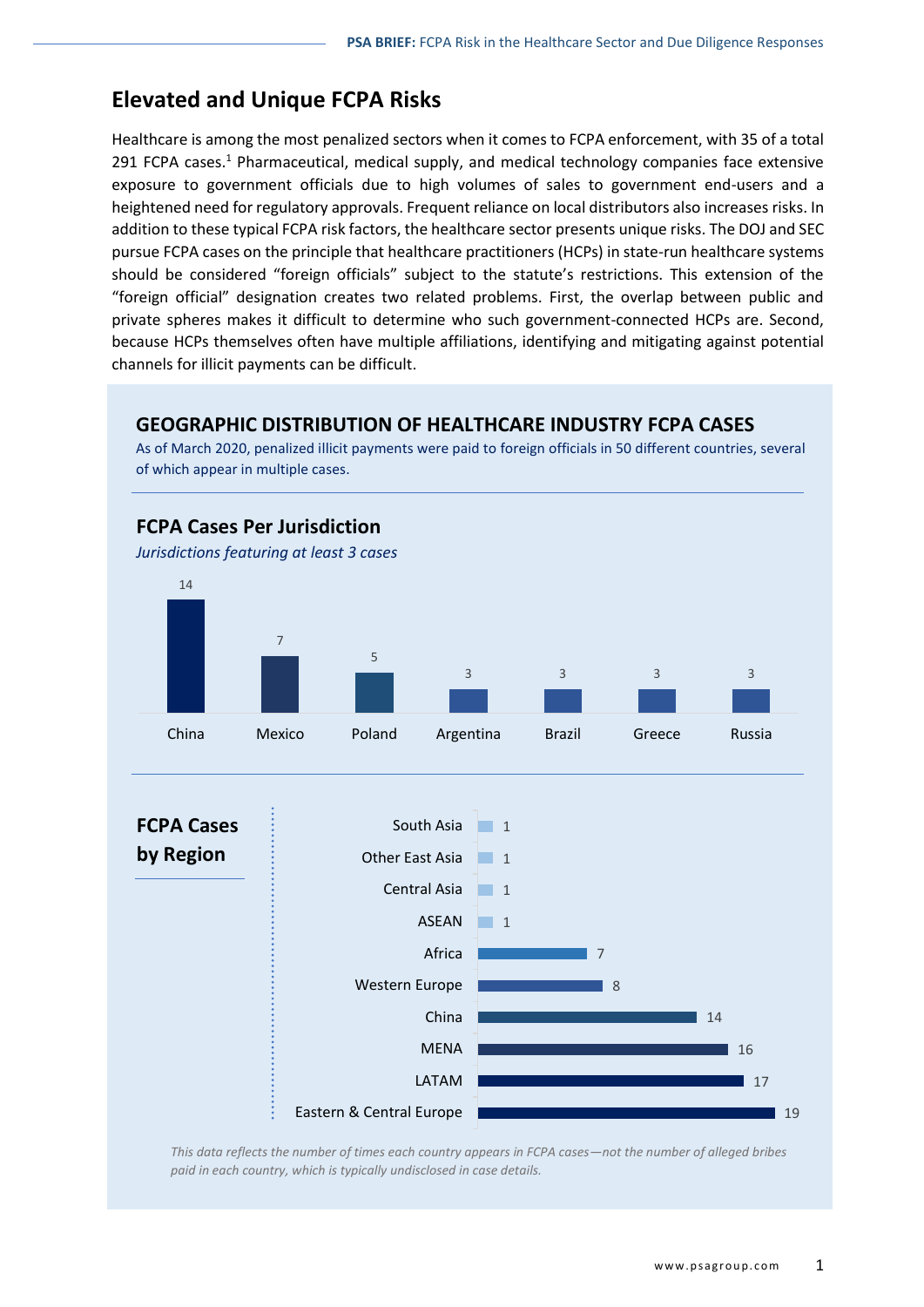# **HCPs as "Foreign Officials"**

The healthcare industry presents many FCPA risks similar to those found in other sectors—for example, local subsidiaries or distributors bribing government officials to facilitate sales. However, engagements with HCPs may incur risks due to their potential designation as foreign officials. The key risks here are perks and incentives intended to encourage HCPs to prescribe or purchase the defendants' products themselves, or to work on the defendants' behalf to influence procurement decisions made by others. Absent the "foreign official" designation, some incentives might otherwise be considered acceptable in many jurisdictions. SEC and DOJ filings and press releases suggest 45% of FCPA cases involve HCPs in this way, representing the greatest risk within the sector. Alleged bribes to officials engaged in more systemic procurement decisions appeared in 40% of all cases, while approximately 15% of cases included alleged bribes paid to authorities providing various approvals. This last category includes alleged bribes to secure a product's eligibility for insurance reimbursements, permit the entry of unauthorized products into a country, obtain formulary approvals, and secure approvals for a new therapy.



# **Other Potential Foreign Officials**

US regulators continue to exercise considerable flexibility in determining who may qualify as a foreign official under the FCPA. This results in a broad category of potential high-risk third parties, many of whom might fall outside common definitions of "politically exposed persons" (PEP). In the 2004 HealthSouth case, prosecutors filed criminal charges over alleged bribes paid to an administrator of a nonprofit hospital funded by members of the Saudi royal family.<sup>2</sup> In the 2017 Alere case a private organization obtained a Colombian government contract to provide health insurance services. Alere's local subsidiary allegedly made improper payments to this private entity, including during a period when the Colombian Ministry of Health had temporarily seized operational control of it. During this time, the SEC therefore determined that this contractor was a government "instrumentality" and hence its employees were foreign officials subject to FCPA restrictions.<sup>3</sup>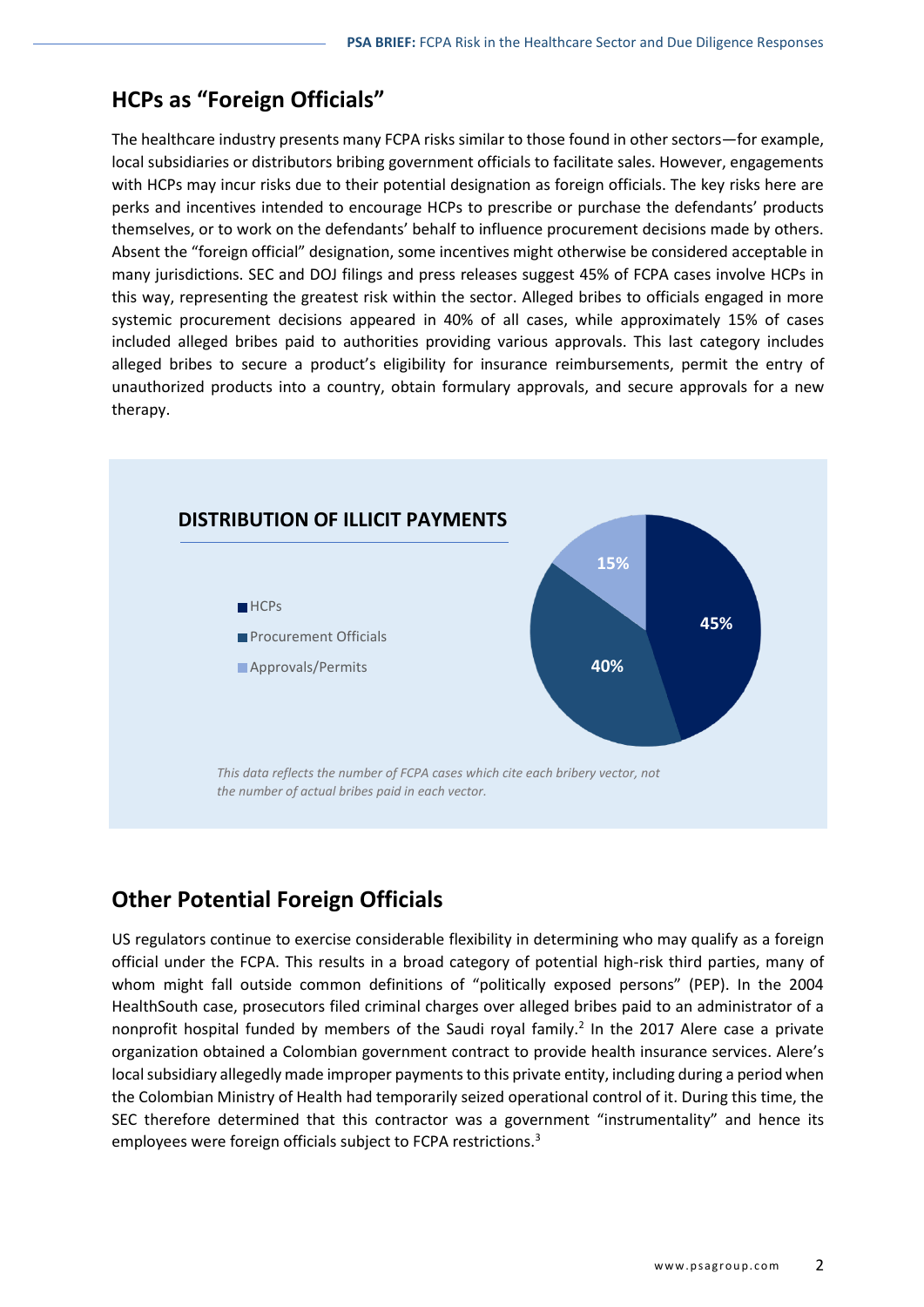

### **Gray Areas between the Public and Private**

Complex or opaque interrelations between public and private entities in the healthcare field can make it difficult to draw clear lines between governmental and non-governmental spheres. Some public health nonprofits help implement government initiatives and may accept public grants to do so. In some jurisdictions it is difficult to determine whether a professional association or community healthcare group is government-run or influenced. Some such entities may be connected to a Health Ministry or a public university without overtly describing themselves as such.

Conversely, in some countries, many professional associations might be nominally organized under the auspices of a government ministry without appearing to operate as an instrument of public policy. Due to minimal case law delimiting who is a foreign official under the FCPA, such gray area affiliations should prompt scrutiny.

### **HCP Affiliations and Mitigating Risk**

It is common for HCPs to have multiple affiliations, often straddling public and private domains. An individual engaged in her capacity as a principal at a healthcare consulting firm may also be a professor at a public medical school. Such cross-affiliation issues should prompt additional efforts to confirm in precisely what role the third party will be acting in the proposed engagement. A second issue of concern is that cross-affiliations frequently appear in FCPA and other bribery cases as conduits for illicit payments. Multiple cases involve ostensibly legitimate donations made to an academic program or nonprofit favored by an HCP in order to influence his decisions in an unrelated entity. Due diligence screening capable of adequately identifying and mapping all of an HCP's affiliations is an important step in assessing the potential scope of prohibited payments to the third party that a local distributor or subsidiary might be tempted to make.